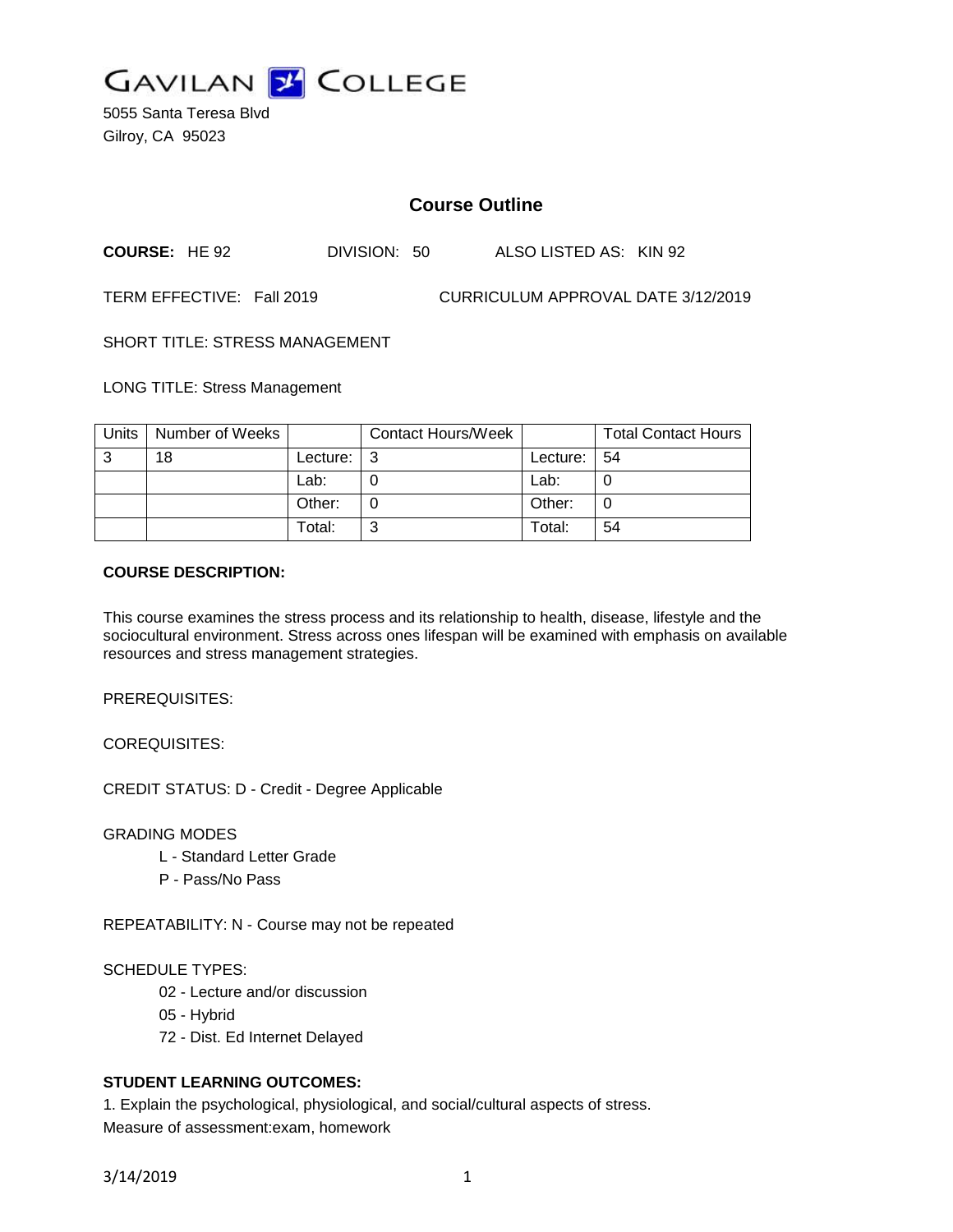Year assessed, or planned year of assessment:2019

Semester:Fall

This SLO addresses cultural diversity

Institution Outcome Map

1. Communication:

1.1 Students will communicate effectively in many different situations, involving diverse people and viewpoints.

1.2 Speaking: Students will speak in an understandable and organized fashion to explain their ideas, express their feelings, or support a conclusion.

1.3 Listening: Students will listen actively and respectfully to analyze the substance of others' comments.

1.4 Reading: Students will read effectively and analytically and will comprehend at the college level.

1.5 Writing: Students will write in an understandable and organized fashion to explain their ideas, express their feelings, or support a conclusion.

2. Cognition:

2.1 Students will think logically and critically in solving problems; explaining their conclusions; and evaluating, supporting, or critiquing the thinking of others.

2.2 Analysis and Synthesis: Students will understand and build upon complex issues and discover the connections and correlations among ideas to advance toward a valid independent conclusion.

2.3 Problem Solving: Students will identify and analyze real or potential problems and develop, evaluate, and test possible solutions, using the scientific method where appropriate.

2.4 Creative Thinking: Students will formulate ideas and concepts in addition to using those of others.

2.5 Quantitative Reasoning: Students will use college-level mathematical concepts and methods to understand, analyze, and explain issues in quantitative terms.

2.6 Transfer of Knowledge and Skills to a New Context: Students will apply their knowledge and skills to new and varied situations.

4. Social Interaction:

4.1 Students will interact with individuals and within groups with integrity and awareness of others' opinions, feelings and values.

4.2 Teamwork: Students will participate effectively in teams, committees, task forces, and in other group efforts to make decisions and seek consensus.

4.3 Effective Citizenship: Students will take personal responsibility for being informed, ethical and active citizens of their community, their nation, and their world.

6. Personal Development and Responsibility:

6.1 Students will develop individual responsibility, personal integrity, and respect for diverse people and cultures.

6.2 Self-management: Students will demonstrate habits of intellectual exploration, personal responsibility and physical well being.

6.3 Ethics and Values: Students will demonstrate an understanding of ethical issues that will enhance their capacity for making sound judgements and decisions.

6.4 Respect for Diverse People and Cultures: Students will respect and work with diverse people including those with different cultural and linguistic backgrounds and different abilities.

7. Content Specific:

2. Incorporate stress management techniques into one's lifestyle, with particular emphasis on identifying and utilizing available college resources to support academic, personal, and social development, and reduce stress associated with the transition to a college environment.

Measure of assessment:demonstration, exam, homework

Year assessed, or planned year of assessment:2019

Semester:Fall

3. Describe the stress process and its relationship to health and disease.

Measure of assessment:exam, homework, discussion

Year assessed, or planned year of assessment:2019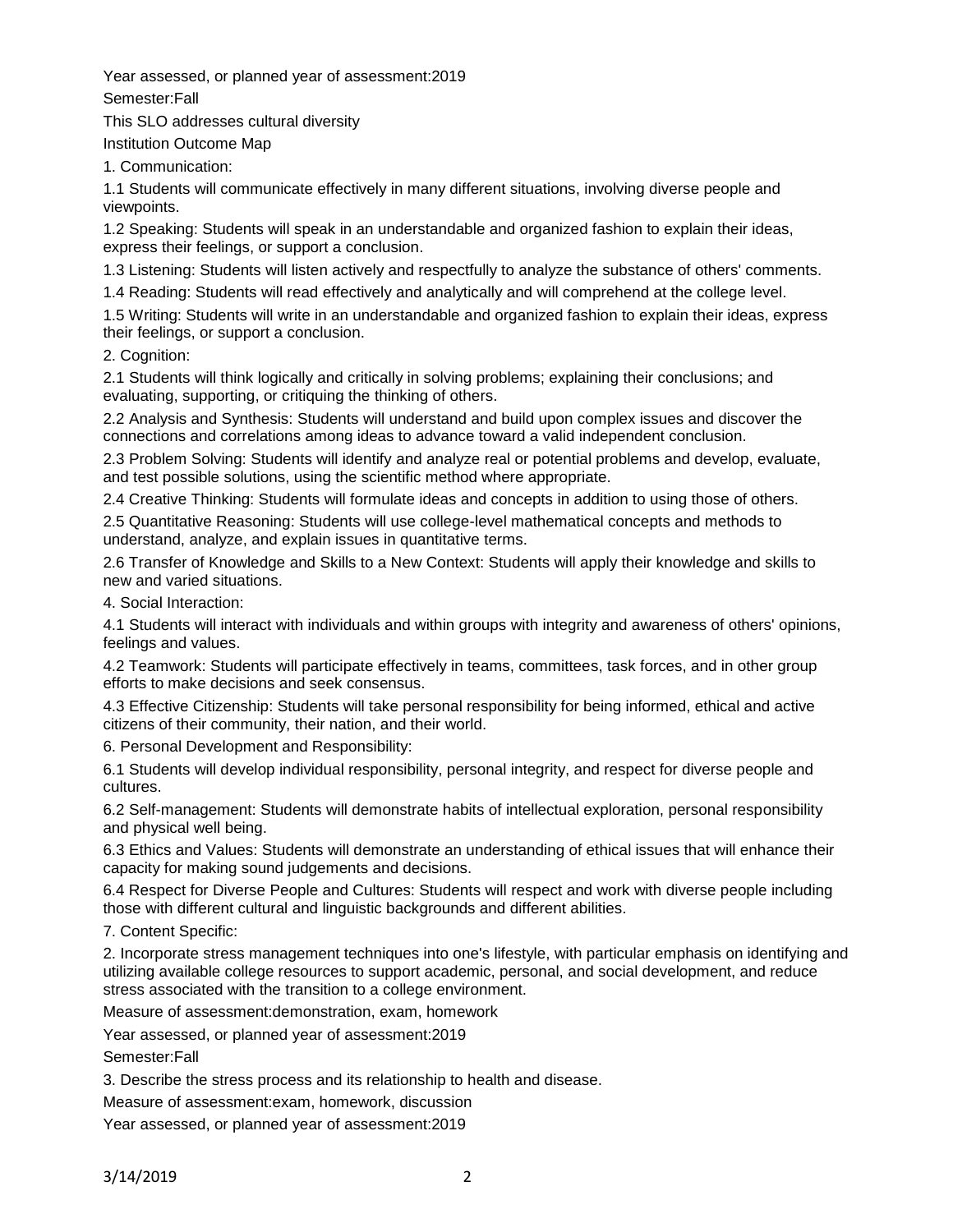Semester:Fall

# **CONTENT, STUDENT PERFORMANCE OBJECTIVES, OUT-OF-CLASS ASSIGNMENTS**

Curriculum Approval Date 3/12/2019

6 Hours

Content: Welcome; Course Syllabus; Expectations; Student Introductions; Introduction to Stress; What is Stress (CH 1); Stress Psychophysiology (CH 2)

Student Performance Objectives: Define stress and stressors. List what personally causes you stress. 3 Hours

Content: Stress Psychophysiology Continued (CH 2)

Student Performance Objectives: Describe what you know about stress psychophysiology.

3 Hours

Content: Meditation (CH 10); Autogenic Training, Imagery, and Progressive Relaxation (CH 11)

Student Performance Objectives: Define meditation. Identify the various types of meditation and list their benefits. Discuss the process of meditation. State the benefits of autogenic training. State the benefits of progressive relaxation.

3 Hours

Content: Autogenic Training, Imagery, and Progressive Relaxation Continued (CH 11)

Student Performance Objectives: Explain how to do autogenic training. Explain how to do progressive relaxation. Discuss which of the three relaxation techniques presented might work for you and why.

3 Hours

Content: Stress and Illness/Disease (CH 3)

Student Performance Objectives: List and describe specific health conditions stress may cause. Describe stress response and its relationship to health, disease, quality of life, and well-being.

3 Hours

Content: Exam (CH 1, 2, 3, 10, 11); Stress and the College Student (CH 4)

Student Performance Objectives: Identify stressors experienced throughout the life span, with particular emphasis on stressors experienced by: the younger college student, the older college student, and the minority college student.

# 3 Hours

Content: Stress and the College Student Continued (CH 4); Gavilan College Resources

Student Performance Objectives: Identify and utilize available college resources to enhance academic, personal, and social development; and reduce stress that may be associated with the transition to a college environment.

#### 3 Hours

Content: Gavilan College Resources Continued; Intervention (CH 5)

Student Performance Objectives: Identify and utilize available college resources to enhance academic, personal, and social development; and reduce stress that may be associated with the transition to a college environment. State what eustressors you have experienced.

3 Hours

Content: Gavilan College Resources Continued; Life-Situation Interventions: Intrapersonal (CH 6)

Student Performance Objectives: Identify and utilize available college resources to enhance academic, personal, and social development; and reduce stress that may be associated with the transition to a college environment. Discuss how you can eliminate unnecessary stressors.

#### 3 Hours

Content: Life-Situation Interventions: Interpersonal – Communication, Conflict Resolution, Time Management (CH 7)

Student Performance Objectives: Analyze how assertive you are. Investigate how you resolve conflicts. Evaluate your communication skills. Assess your time management techniques.

3 Hours

Content: Perception Interventions (CH 8); Other Relaxation Techniques (CH 12)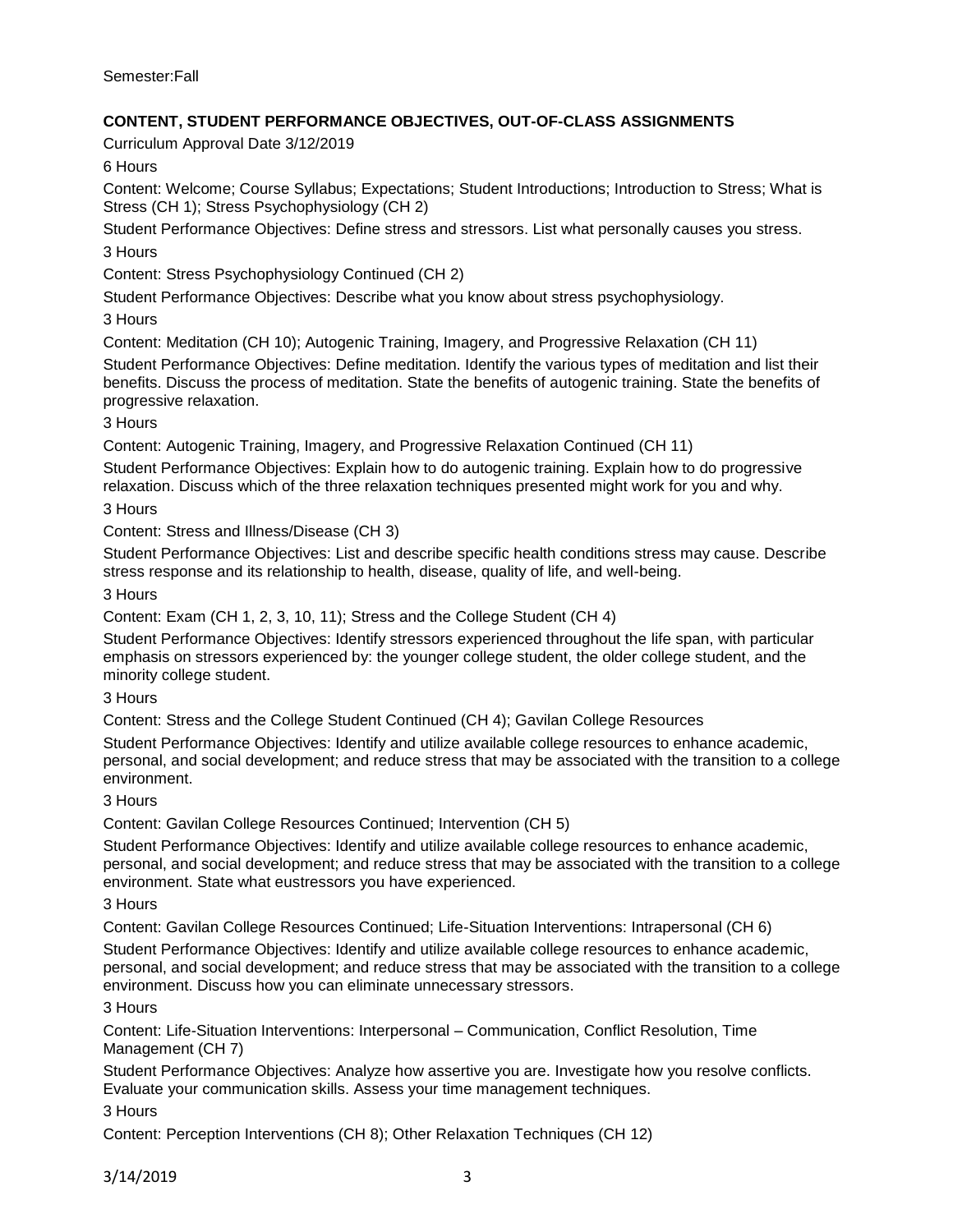Student Performance Objectives: Explain how stress is caused for you personally and what you will do about it. Develop competency in a variety of specific stress management techniques.

3 Hours

Content: Exam (CH 4, 5, 6, 7, 8, 12); Occupational Stress (CH 16)

Student Performance Objectives: Define occupational stress and state why it is a concern. Determine if you have occupational stress and identify ways to manage this type of stress.

3 Hours

Content: Physiological Arousal Interventions - Healthy Lifestyles (CH 13)

Student Performance Objectives: Appraise the relationship between exercise and health. Name and discuss the principles of exercise. Assess your fitness level and if necessary determine an exercise program appropriate for you.

3 Hours

Content: Strategies for Decreasing Stressful Behaviors (CH 14)

Student Performance Objectives: Recognize methods for decreasing stressful behaviors. Discuss the behavior change theories.

3 Hours

Content: Diversity and Stress (CH 15)

Student Performance Objectives: Discuss your experiences with diverse groups and individuals. Discuss stressors unique to diverse groups and gain personal awareness of behaviors and values of others from diverse backgrounds.

3 Hours

Content: Family Stress (CH 17)

Student Performance Objectives: Identify family stressors specific to your life. Discuss family stress interventions.

2 Hours

# **METHODS OF INSTRUCTION:**

Lecture, discussion, multi-media presentation, guest speaker.

# **OUT OF CLASS ASSIGNMENTS:**

Required Outside Hours: 45

Assignment Description: Read related textbook chapters. Study for exams.

Required Outside Hours: 36

Assignment Description: Complete written assignments such as Journal and Paper.

Required Outside Hours: 27

Assignment Description: Homework: Such as Worksheet Assessments and College Resources information sheets.

# **METHODS OF EVALUATION:**

Writing assignments Percent of total grade: 40.00 % 30% - 50% Journal, Paper Problem-solving assignments Percent of total grade: 20.00 % 10% - 30% Worksheets, College Resources Objective examinations Percent of total grade: 30.00 % 20% - 40% Exams Other methods of evaluation Percent of total grade: 10.00 %